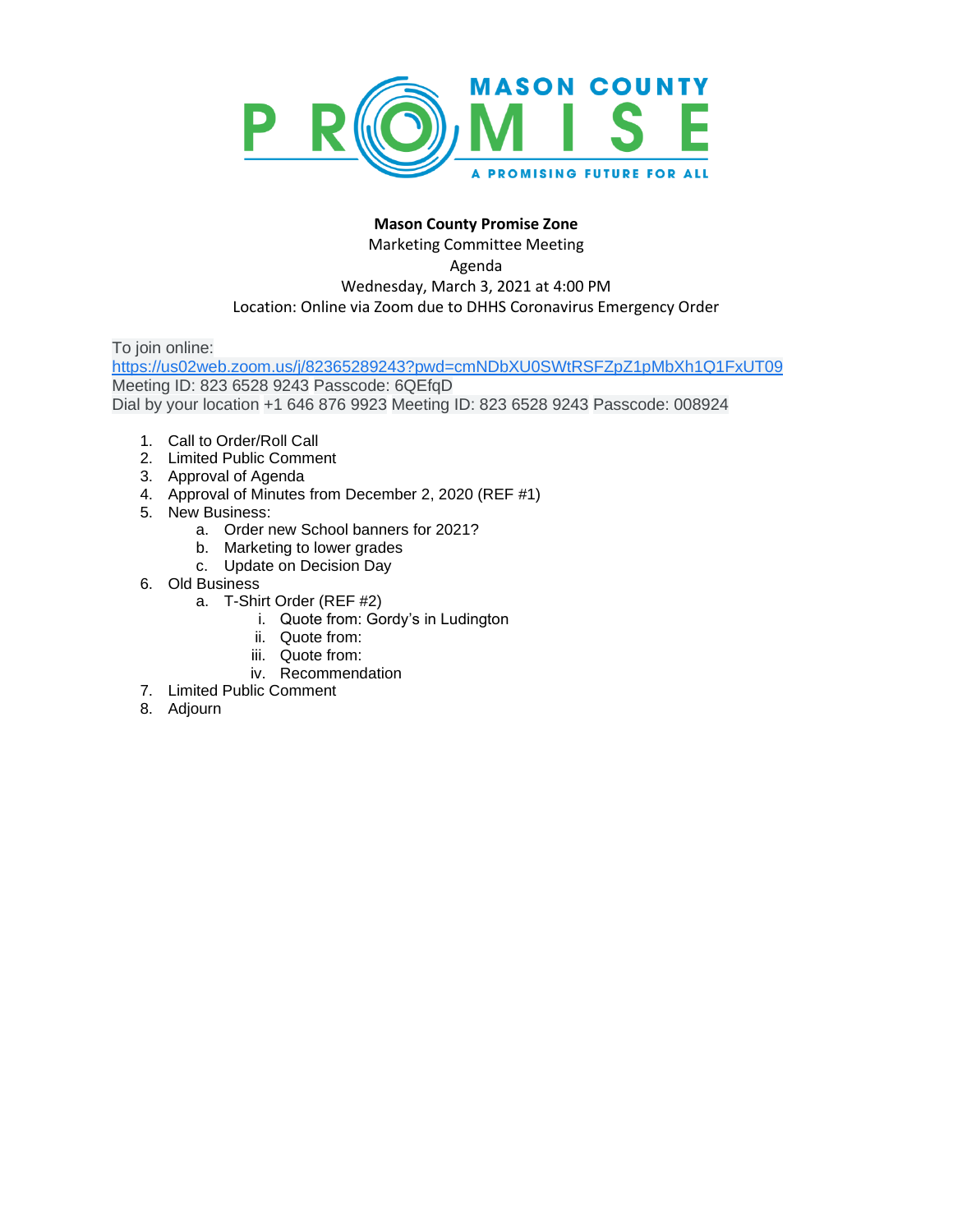

REF #1

# **Mason County Promise Zone**

Marketing Committee Meeting **Minutes** Wednesday, December 2, 2020 at 4:00 PM Location: Online via Zoom due to DHHS Coronavirus Emergency Order

Staff Present: Jody Maloney

- 9. Call to Order/Roll Call: Schuyler called the meeting to order at 4:10 PM; Members Present: Monica Schuyler, Pere Marquette Twp., MI; Dena Thurston, Fountain, MI; Annette Quillan, Ludington, MI; Members absent: Ed Makowicki;
- 10. Limited Public Comment: None
- 11. Approval of Agenda: Motion by Thurston, supported by Quillan; Motion passed, 3-0-1, with approval from Quillan, Thurston and Schuyler.
- 12. Approval of Minutes from September 30, 2020: Motion by Quillan to approve, supported by Thurston; Motion passed 3-0-1, with approval from Quillan, Thurston and Schuyler.
- 13. New Business
	- a. 2020 Year End Letter: Thurston made a motion to recommend to the full Board the sending out of year-end letters to supporters, noting changes of the word "partnership" to "collaboration," addition of the word "to" in the second to last paragraph, and omission of the phrase about peer connections across county lines, along with a flyer to encourage year end giving to educational and community partners; Supported by Quillan. Motion passed 3-0-1, with approval from Quillan, Thurston and Schuyler.
	- b. Pay it forward to partners? Discussed and opted to include as part of year-end letter.
- 14. Old Business
	- a. Timeline messaging: Maloney followed up on a discussion on sending out key messaging to schools about the Promise Zone each month on the listed topics. Maloney will include these as part of the Partner Update section from the Promise Zone in future Mason CAN newsletters. Thurston and Quillan shared thoughts on First Year Seminar and Student Success with the Committee.

# **December**:

- Promise App Open
- First Year Seminar Classes at MCC; All others start in January
- FAFSA Messaging

# **January**:

- Promise App Open
- First Year Seminar
- FAFSA Messaging
- Community Foundation Scholarship (FEB 1)

# **February:**

- Promise App Open
- FAFSA Messaging (March 1 for T-shirt on Decision Day)
- WSCC Scholarship Applications open

# **March:**

- Most senior scholarships are due
- FAFSA (late reminder)

# **April**:

Decision Day